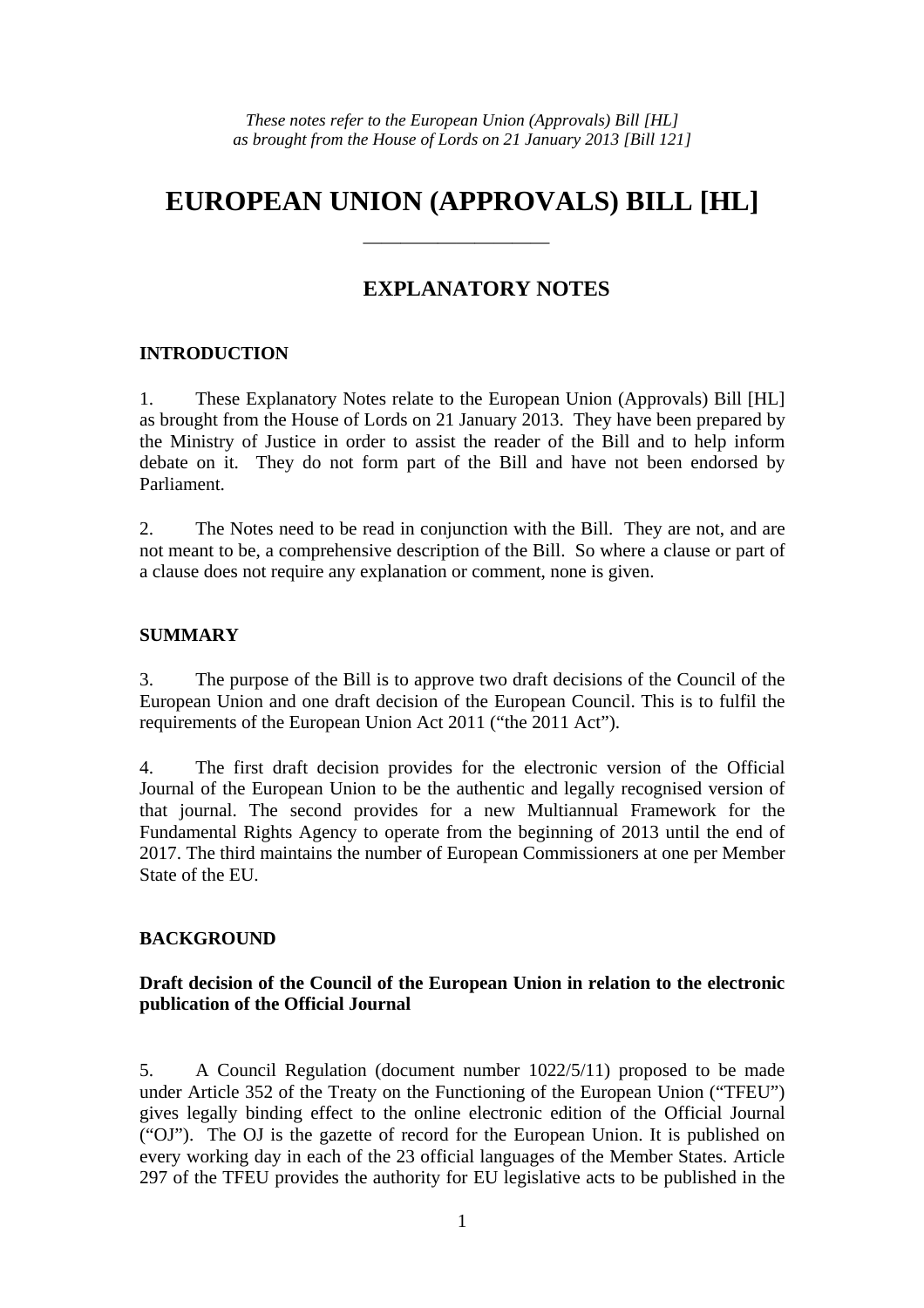Official Journal. Decision 2009/496/EC sets out the conditions for the organisation and operation of the EU's Publications Office which, under Article  $3(1)(a)$  of the TFEU, includes publication of the Official Journal and places the responsibility on the Publications Office to guarantee its authenticity.

6. The OJ is already available in electronic format, but currently only the publication of the printed version has legally binding effect as a result of Article 297 of the TFEU. The European Commission issued the proposed Regulation in April 2011 to give binding legal effect to the electronic publication. It is proposed that the decision to adopt this Regulation would be made under Article 352 of the TFEU.

7. The EU institutions believe that if publication of the electronic version were given legally binding effect, access to EU law would be faster and more economical. The proposed Regulation therefore seeks to give the electronic version of the OJ binding legal effect. The proposal also provides for an advanced electronic signature based, in accordance with Directive 1999/93/EC of the European Parliament and of the Council of 13 December 1999 on a Community framework for electronic signatures, on a qualified certificate and created by a secure signature creation device. This seeks to provide a sufficient guarantee of authenticity to the public. Access to the printed version of the Official Journal will continue and where, due to unforeseen and exceptional circumstances, it is not possible to publish and to make available the electronic edition, the printed edition will instead have binding legal effect.

8. Political agreement on the text of the Regulation was reached at the Justice and Home Affairs Council in March 2012. This enabled the proposal to be presented to the European Parliament for its approval. The European Parliament has formally approved the text of the Regulation, which can take legal effect only once the Council has acted unanimously to adopt it.

#### **Draft decision of the Council of the European Union to establish a Multiannual Framework for the European Agency for Fundamental Rights for 2013-2017**

9. The EU Fundamental Rights Agency ("FRA") was established in 2007 by Regulation 168/2007 EC. Its function is to provide expertise to the EU institutions and Member States in the field of fundamental rights. It collects and analyses data across the EU and provides advice by way of reports and opinions, raising awareness of fundamental rights.

10. According to Article 5 of the FRA's founding Regulation, the Council of the European Union is required to adopt a Multiannual Framework which determines the thematic areas of the FRA's activities for a 5-year period, in line with the EU's priorities. For this purpose the Council acts on a proposal from the Commission and after consulting the European Parliament. The previous Multiannual Framework for the period 2008-2012 expired at the end of December 2012. On 13 December 2011 the Commission brought forward a proposal for a Multiannual Framework for 2013-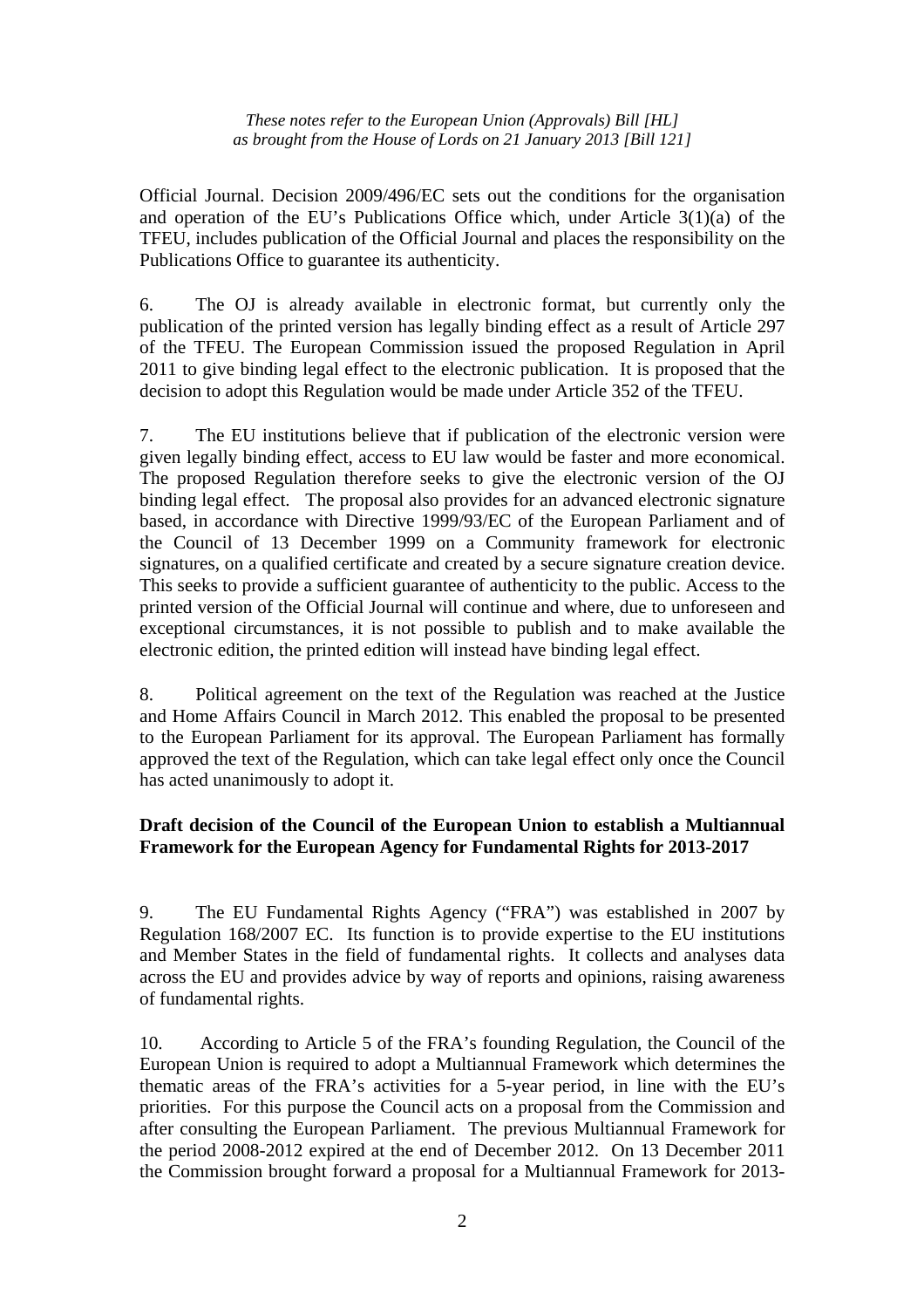2017. It is proposed that the decision to adopt this proposal would be made under Article 352 of the TFEU.

11. Political agreement on the draft decision (document number 10449/12) was reached at the Justice and Home Affairs Council in June 2012. This enabled the proposal to be presented to the European Parliament for its approval. The European Parliament has formally approved the text of the decision, which can take legal effect only once the Council has acted unanimously to adopt it.

#### **Draft European Council Decision on the number of European Commissioners**

12. The Treaty of Lisbon provides that from its entry into force a European Commission of one national per Member State is to be maintained, but commits to a reduction in the size of the Commission to a number corresponding to two thirds of the number of Member States from 1 November 2014 (the date when the next Commission is due to be appointed). This provision would mean the loss of a guaranteed Commissioner for each Member State. However, when the Irish people voted 'no' in a referendum on Lisbon Treaty ratification in June 2008 the loss of a guaranteed Commissioner emerged as a key concern. Without Irish ratification the Treaty could not enter into force, and as a result EU Heads of State and Government offered concessions to Ireland and agreed that, provided the Lisbon Treaty entered into force, a decision would be taken, in accordance with the necessary legal procedures, "to the effect that the Commission shall continue to include one national of each Member State". This commitment was set out in both the December 2008 European Council Conclusions and the June 2009 European Council Conclusions.

13. The decision, which would make the above European Council commitment binding, would be adopted under Article 17(5) of the Treaty on European Union ("TEU") which states that from 1 November 2014 the Commission shall consist of a number of members corresponding to two thirds of the number of Member States, unless the European Council, acting unanimously, decides to alter this number. The decision must be made in time to take effect prior to the 1 November 2014 deadline, when the next Commission will take up its duties. In reality, the formation of the new Commission is likely to begin earlier. Under the provisions of the EU Act 2011 any decision taken under Article 17(5) requires approval by an Act of Parliament before a Minister may vote for or otherwise support it.

14. The draft decision, which received political agreement in the Council at its meeting of 26-27 October 2012, provides that from 1 November 2014 the Commission shall consist of a number of members equal to the number of Member States. It provides for a review of the decision prior to the appointment of either the subsequent Commission following the one appointed in 2014, or of the first Commission after the accession of the thirtieth Member State, if earlier.

#### **Requirements under the European Union Act 2011**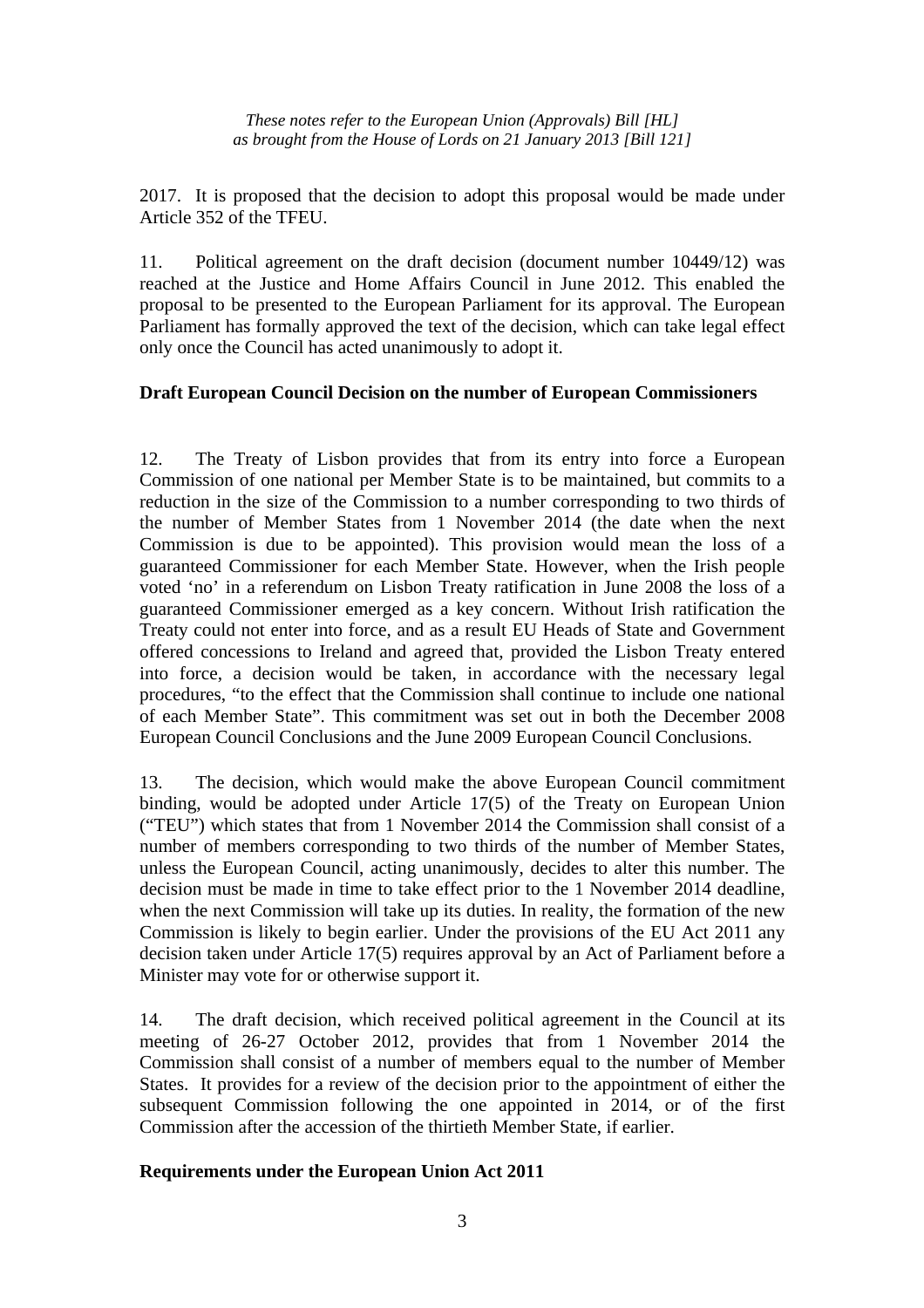15. Section 8 of the 2011 Act sets out the requirements for the approval by the UK of decisions under Article 352 of the TFEU. Section 8(3) provides that a Minister may only vote in favour of an Article 352 decision where the draft decision is approved by Act of Parliament. This requirement does not apply where urgent approval is required (section  $8(4)$ ) or where the draft decision relates to an exempt purpose (section  $8(4)$ ), as defined in section 8(5). Neither section 8(4) or 8(5) is applicable to the draft decision proposed under Article 352 relating to the OJ or to that relating to the FRA Multiannual Framework. Therefore, an Act of Parliament is required before the United Kingdom may vote in favour of either decision in the Council of the European Union.

16. Section 7 of the 2011 Act provides that certain decisions require approval by an Act of Parliament. Section 7(3) states that "A Minister of the Crown may not vote in favour of or otherwise support a decision to which this subsection applies unless the draft decision is approved by Act of Parliament." Section 7(4)(a) provides that the provisions of subsection (3) apply to "a decision under the provision of Article 17(5) of TEU that permits the alteration of the number of members of the European Commission". An Act of Parliament is therefore required before the United Kingdom may vote in favour of the decision on the number of EU Commissioners at the European Council.

#### **TERRITORIAL EXTENT AND APPLICATION**

17. The Bill extends to the whole of the United Kingdom.

18. The Bill does not contain any provisions falling within the terms of the Sewel Convention. Because the Sewel Convention provides that Westminster will not normally legislate with regard to devolved matters in Scotland without the consent of the Scottish Parliament, if there are amendments relating to such matters which trigger the Convention, the consent of the Scottish Parliament will be sought for them.

19. The Bill does not contain any provisions that would require a legislative consent motion in respect of Wales or Northern Ireland.

#### **COMMENTARY**

#### **Clause 1: Approval of certain decisions under Article 352 of TFEU**

20. *Clause 1(2)(a)* provides, for the purposes of section 8 of the 2011 Act, for the approval of the draft decision of the Council of the European Union under Article 352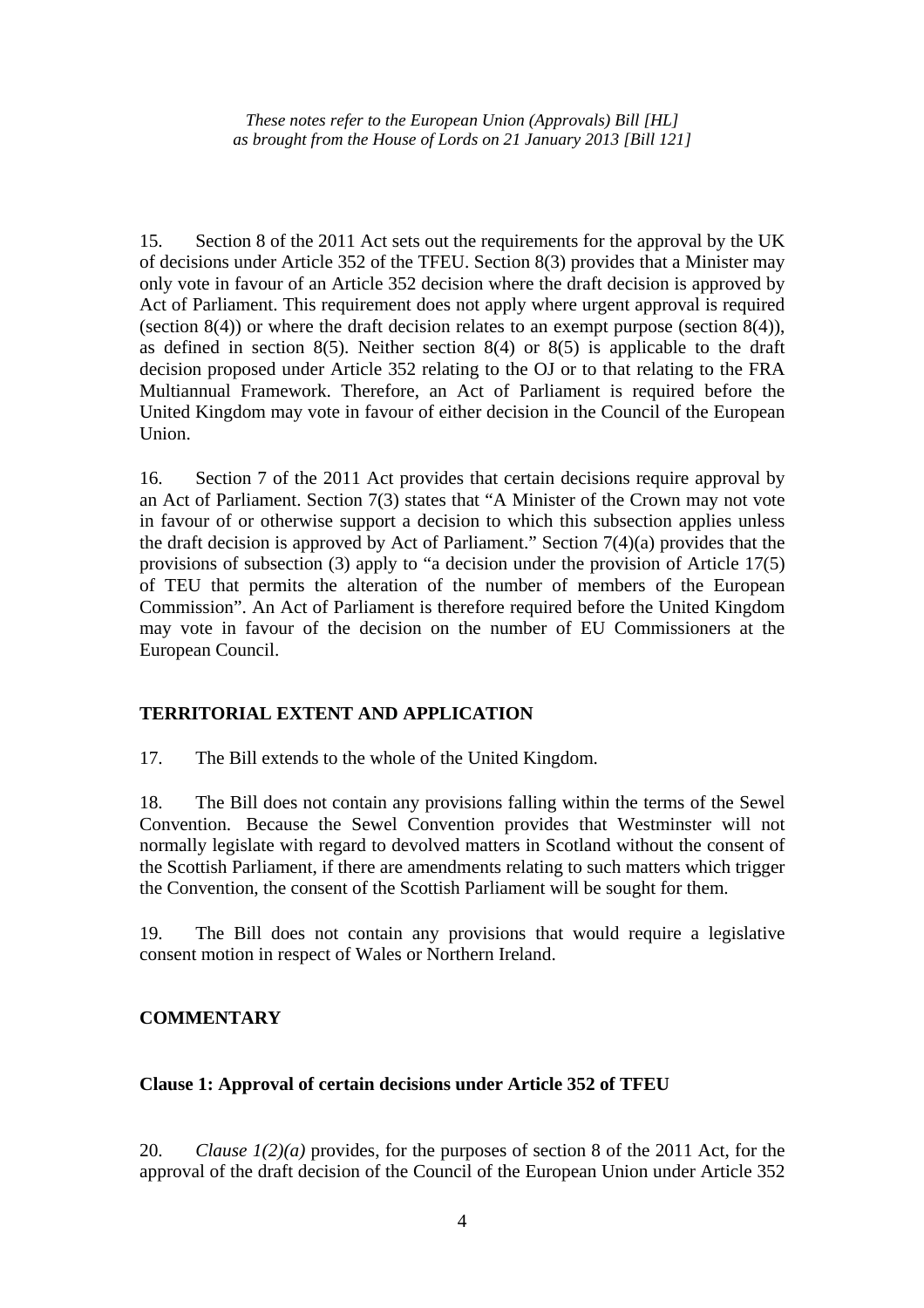of the TFEU relating to the OJ. *Subsection (2)(b)* provides for the equivalent approval for the draft decision of the Council of the European Union relating to the FRA Multiannual Framework.

#### **Clause 2: Approval of decision relating to number of EU Commissioners**

21. *Clause 2* provides, for the purposes of section 7(3) of the 2011 Act, for the approval of the draft decision under the provision of Article 17(5) of the TEU relating to the number of EU Commissioners.

#### **Clause 3: Extent, commencement and short title**

22. *Clause 3(1)* provides that the Bill extends to the whole of the United Kingdom. *Subsection (2)* provides that the Bill will come into force on the day that the Bill receives Royal Assent. *Subsection (3)* provides for the Bill's short title.

#### **FINANCIAL EFFECTS OF THE BILL**

23. There will be no financial effects as a result of the Bill.

#### **EFFECT OF THE BILL ON PUBLIC SERVICE MANPOWER**

24. There will be no impact on public service manpower as a result of the Bill.

#### **IMPACT ASSESSMENT**

25. The provisions contained within this Bill do not require an Impact Assessment.

#### **COMPATIBILITY WITH THE EUROPEAN CONVENTION OF HUMAN RIGHTS**

26. The Department does not consider that any of the Bill's provisions engage Convention Rights. Accordingly, no issues arise as to the compatibility of the Bill with those rights.

27. Section 19 of the Human Rights Act 1998 requires the Minister in charge of a Bill in either House of Parliament to make a statement about the compatibility of the provisions in the Bill with the Convention rights (as defined by section 1 of that Act).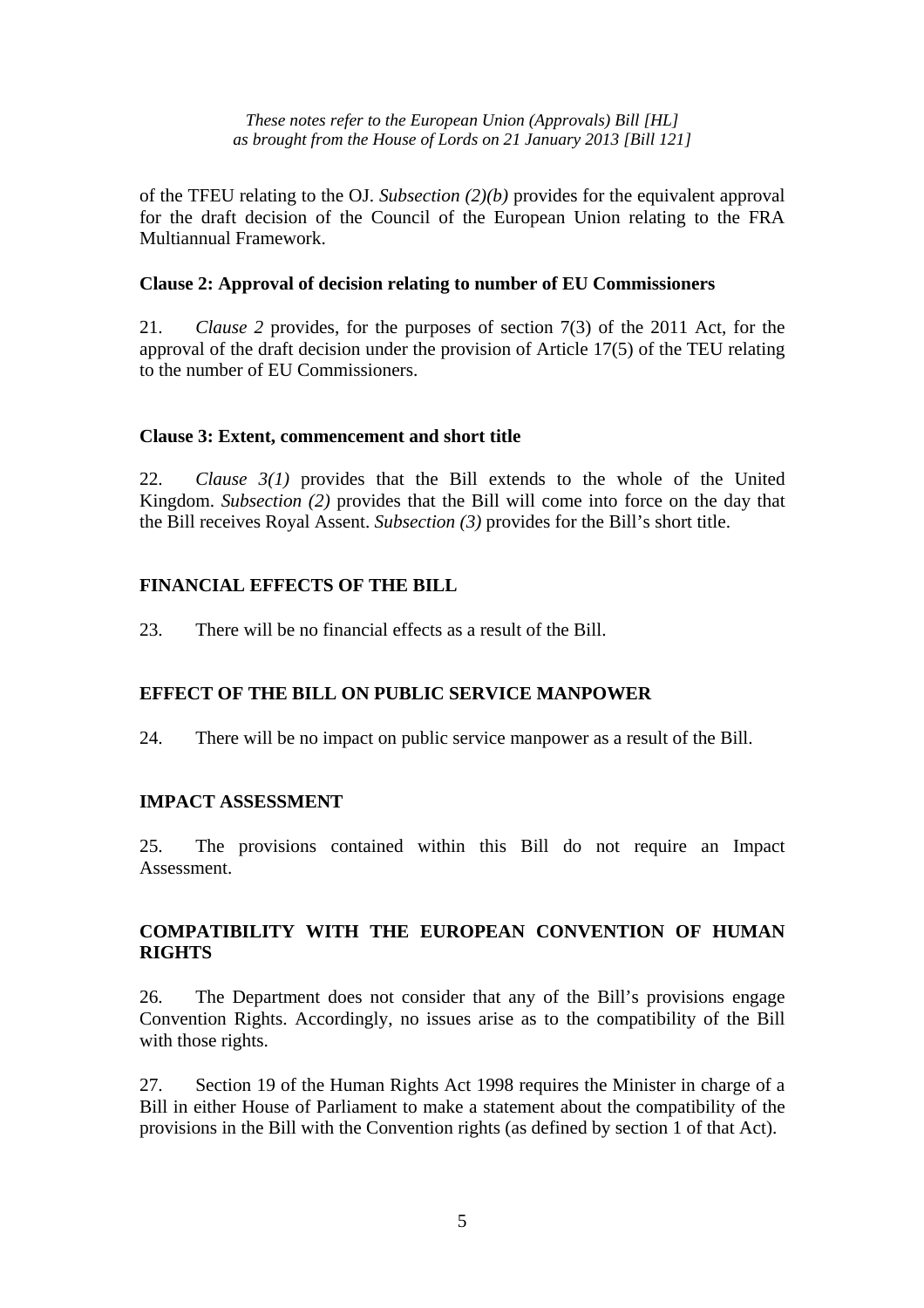28. The Secretary of State for Justice has made the following statement:

 "In my view the provisions of the European Union (Approvals) Bill are compatible with the Convention rights."

#### **COMMENCEMENT DATE**

29. The Bill will enter into force on the day of Royal Assent.